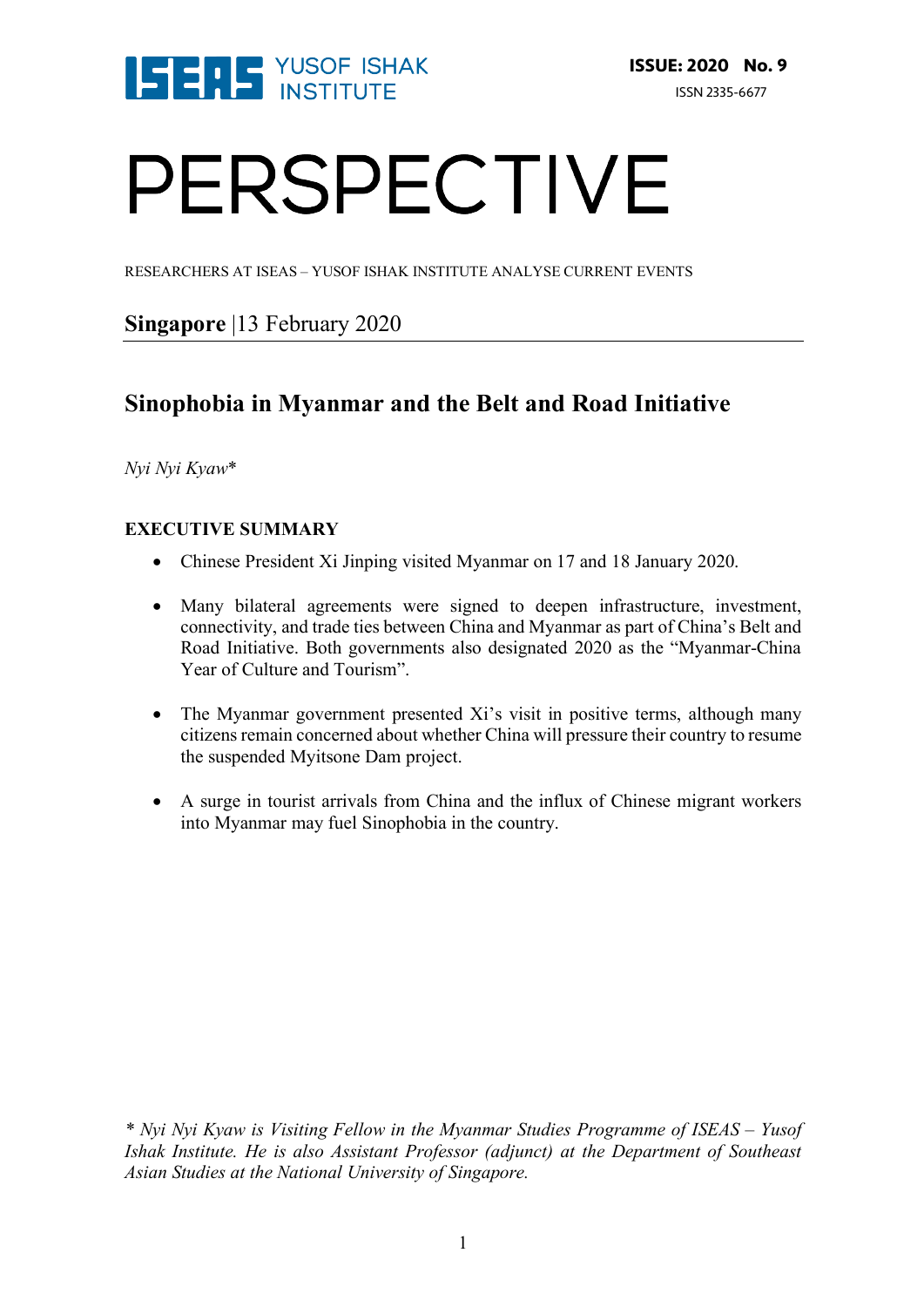

#### **INTRODUCTION**

Myanmar and China are, in Chinese President Xi Jinping's own words, *pauk-phaw*  (ေ◌ပါက္ေ◌ဖာ◌္) or "siblings from the same mother" that share "fraternal sentiments" and "close ties" that "date back to ancient times."1 Chinese Foreign Minister Wang Yi, describes the *pauk-phaw* relationship as "a deep foundation for the comprehensive strategic cooperative partnership"2 between the two nations.

Xi Jinping's visit took place on 17-18 January, six years after he became president.<sup>3</sup> It was the first made to Myanmar by a Chinese head of state in 19 years. Thirty three agreements, memoranda of understanding and documents were signed or exchanged between the two countries. China will also provide development aid of 4 billion yuan to Myanmar within three years. The two nations have also designated 2020 as the "Myanmar-China Year of Culture and Tourism".4

These documents relate to the China-Myanmar Economic Corridor (CMEC), a part of China's mammoth Belt and Road Initiative (BRI). Claiming that the agreements pave the way for the "Gold and Silver Road", <sup>5</sup> Wang Yi borrowed the Myanmar term *Shwe Lan Ngwe Lan* (ေ◌ရႊလမ္◌း ေ◌ြငလမ္◌း) and stressed prospects for the development of cordial relations between the two countries.

Despite ambivalence about China's growing encouragement to increase infrastructure, investment, connectivity, and trade ties, Myanmar's National League for Democracy (NLD) government welcomed Xi's visit and affirmed its commitment to the deepening of ties.<sup>6</sup> However, most people in Myanmar do not share this positive view of the visit and of intensified ties between the two *pauk-phaw*. They are aware of the rising influence of China on Myanmar, especially after the surge of international criticism over the Rohingya crisis, the resultant case before the International Court of Justice, and China's support of Myanmar on the international stage. But both seeing Xi attend a state banquet hosted by Myanmar President U Win Myint and a luncheon hosted by State Counsellor Daw Aung San Suu Kyi as well as other events held during his visit to Naypyitaw, and seeing him grace the signing of agreements, memoranda of understanding and other documents, made Myanmar people feel Chinese influence over their country vividly.

The response of Facebook users, private and "independent" media, and commentators-cumanalysts in Myanmar to Xi's visit was nuanced. Before, during, and after the visit, media outlets featured dozens of videos, news stories, and op-ed pieces offering commentary and analysis. Sinophobia mixed with feelings of fear of Chinese superiority and unease over Myanmar's inferiority, was evident.

Renewed Sinophobia in Myanmar has two causes. First is continued public fixation with or hyperfocus on the suspended Myitsone Dam in Kachin State, whose construction China has not yet permanently terminated. Second are concerns raised by surging Chinese tourism and an influx of Chinese migrant workers into Myanmar.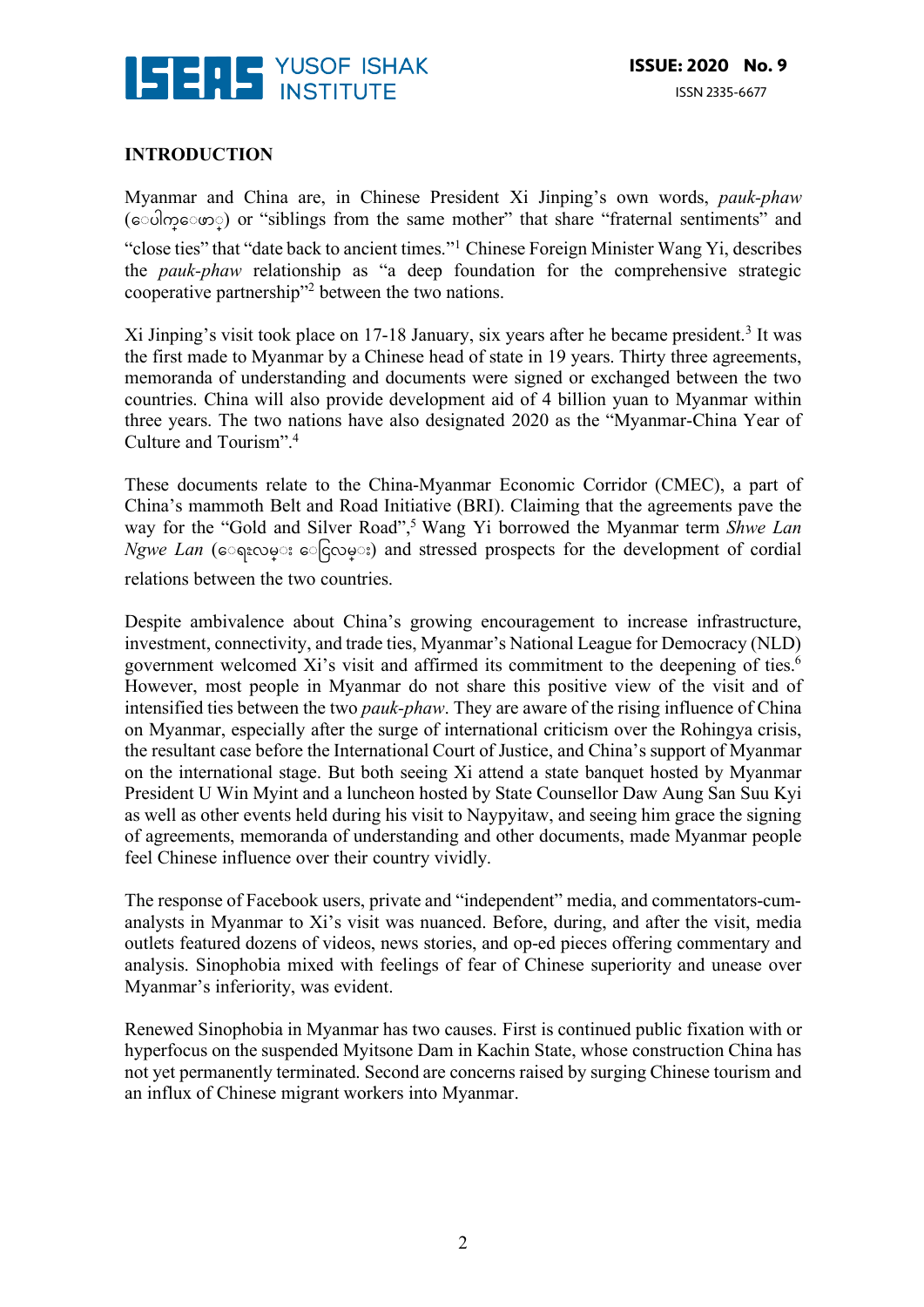

#### **TWO DIMENSIONS OF RENEWED SINOPHOBIA IN MYANMAR**

In recent decades, Sinophobia in Myanmar focused on China's support for Myanmar's military junta during the 1990s and the 2000s, the presence of "illegal" migrants from China in Mandalay, the influx of low-quality Chinese products into the Myanmar market, the rise of a rich class of urban Myanmar-born Chinese, and finally the Myitsone Dam controversy.7 But the BRI, the CMEC, and Xi's visit have reignited Sinophobia, centred on the suspended Myitsone Dam and on demography.

#### *Continued Public Fixation with the Myitsone Dam Project*

While discussions and agreements between Myanmar and China during President Xi's visit did not touch on the suspended Myitsone Dam, public fixation with the project continued. Opposition to the dam is almost universal in Myanmar, and it remains the thorniest issue in relations between the two countries. Many in Myanmar believe that the mammoth sevendam cascade under construction since December 2009 on the Ayeyarwady River — the Ganges of Myanmar — will not only harm the social, economic, ethnic and cultural heritage of the country but also cause an environmental and human catastrophe if the dams fail.

Partly because of popular pressures and partly because of his desire to re-engage with "the West" during Myanmar's transition from military dictatorship (1988–2011) to electoral democracy (2010–), President U Thein Sein suspended construction work on the dam on 30 September 2011. This bold unilateral action on Myanmar's part caught China by surprise. It led to China's intensive courtship of Myanmar. Whereas, in the past, China had only had to "deal with" generals alone, from 2011 onwards, China has had to satisfy and convince a multitude of actors and groups that include but are not limited to the military, political parties, ethnic armed groups, ethnic Kachin people, environmentalists, and the broader civil society. The current state counsellor and former opposition leader Daw Aung San Suu Kyi herself joined the movement against the Myitsone Dam in a letter dated 11 August 2011, somewhat emotionally appealing for saving the Ayeyarwady and reconsidering construction of the dam.8 Eventually, U Thein Sein suspended the project.

Beijing and Naypyitaw are acutely aware of the potential backlash from a resumption of the project, but former Chinese ambassador to Myanmar Hong Liang,<sup>9</sup> and the State Power Investment Corporation,<sup>10</sup> the Chinese state-owned company building the dam, have often pressured Myanmar and offered assurances of the dam's safety. Although the two sides have not actually said anything substantial or final in public about the possible resumption of the project, the fact that it remains on the table with no official notice of its termination in sight has increased the Myanmar public's fixation with it.

Every time that China is talked about in Myanmar, the subject of the dam clouds the discussion. While other CMEC or BRI projects may in fact have greater impact, and while there is considerable debate about them, the Myitsone Dam continues to be *the* project whose mention instantly captures Myanmar people's attention. It is telling that the only protest to take place in Yangon during President Xi's visit, on 18 January,<sup>11</sup> and the open letter to him from 52 civil society organizations,<sup>12</sup> highlighted concerns over the Myitsone dam. Protests against its resumption have remained frequent even after the popular NLD party came to power in 2016.<sup>13</sup>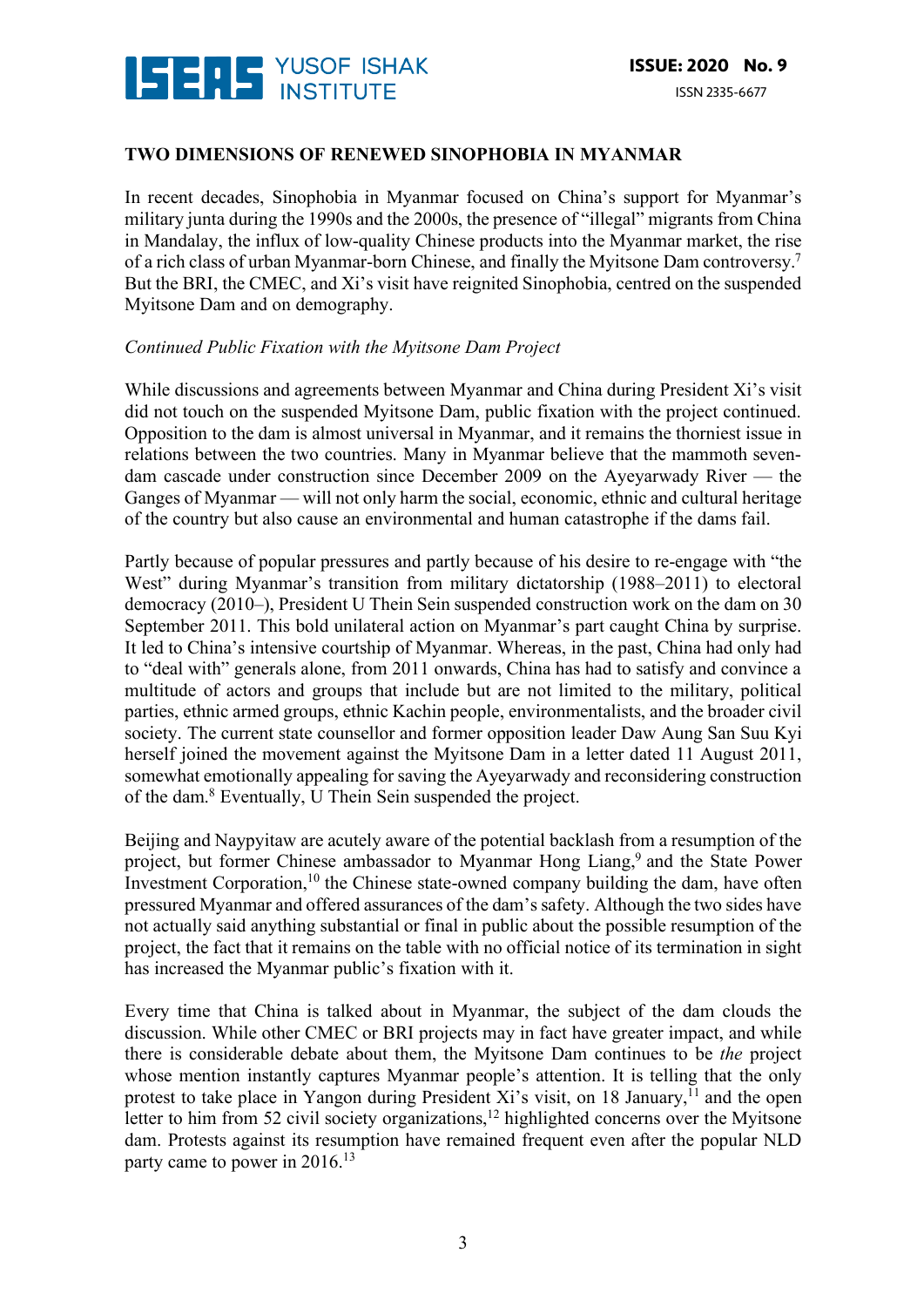

Strong public interest in and opposition to the Myitsone dam has also given Beijing and Naypyitaw an opportunity to deepen BRI and CMEC ties through other projects, without the Myanmar public taking much notice.

This means that the Myitsone dam will continue to be the most important flashpoint in China-Myanmar relations. Protests and other forms of activity to oppose it continue to have a high potential to flare up as it was not discussed during President Xi's recent visit to Myanmar; there is also little likelihood that the project will resume until at least after the general elections due in November 2020. That said, the dam undeniably continues to act as the first dimension of Sinophobia in contemporary Myanmar.

#### *The Demographic Dimension of Neo-Sinophobia*

Sinophobia has also begun to take on another dimension in recent years. This is the demographic dimension, one that Beijing and Naypyitaw may not be able to avoid confronting as easily as they have the dam. Demographic insecurity rooted in immigration has a long history of evoking public concern in Myanmar. This history dates at least to colonial times. Demographic Indophobia in colonial Burma in the 1920s–1940s period became demographic Islamophobia from the 1990s onwards. It re-emerged with even stronger force after the Rohingya issue became a national issue from 2012 onward. Closed to the outside world for decades, Myanmar remains highly xenophobic, even as millions of Myanmar people live and work in neighbouring countries such as Thailand and Malaysia.

Throughout the early 2010s, Mandalay was the source or point of origin of demographic Sinophobia in Myanmar. It is still regarded as the cultural capital of the country. Popular opinion in Myanmar is that Mandalay has seen sizeable Chinese migration, legal or otherwise, in the past few decades and has as a result become Sinicised.14 But demographic Sinophobia in contemporary Myanmar is not confined to Mandalay alone. It has spread to many places across the country. It has two main sources: the surge in Chinese tourism and the legal or illegal migration of Chinese workers into Myanmar.

#### *Chinese Tourism*

The contribution of hundreds of thousands of Chinese arrivals to the tourism sector of Myanmar is significant, especially in the wake of the introduction of a visa-on-arrival policy for Chinese passport holders in September 2018. While only 198,256 Chinese tourists visited Myanmar in the first nine months of 2018, 523,449 Chinese did so during the same months of 2019.15 Its economic contribution notwithstanding, public opinion in Myanmar generally views Chinese tourism negatively. Myanmar media and analysts-cum-observers often highlight "zero-dollar tourism" when they report and comment on Chinese tourism, as if Myanmar gains nothing from it.<sup>16</sup> Zero-dollar tourism is the practice among Chinese tour operators of selling under-priced tour packages to Chinese tourists but later "encouraging" those tourists to buy over-priced items from shops with which the operators have made special arrangements. Many Myanmar shops and businesses have reported losses due to such practices.<sup>17</sup>

It is impossible that Chinese tourism does not contribute a single dollar to the Myanmar economy because tourists at least pay airport taxes, stay at hotels, pay admission fees, and eat at restaurants. However, Myanmar media, commentators, and Facebook users often fail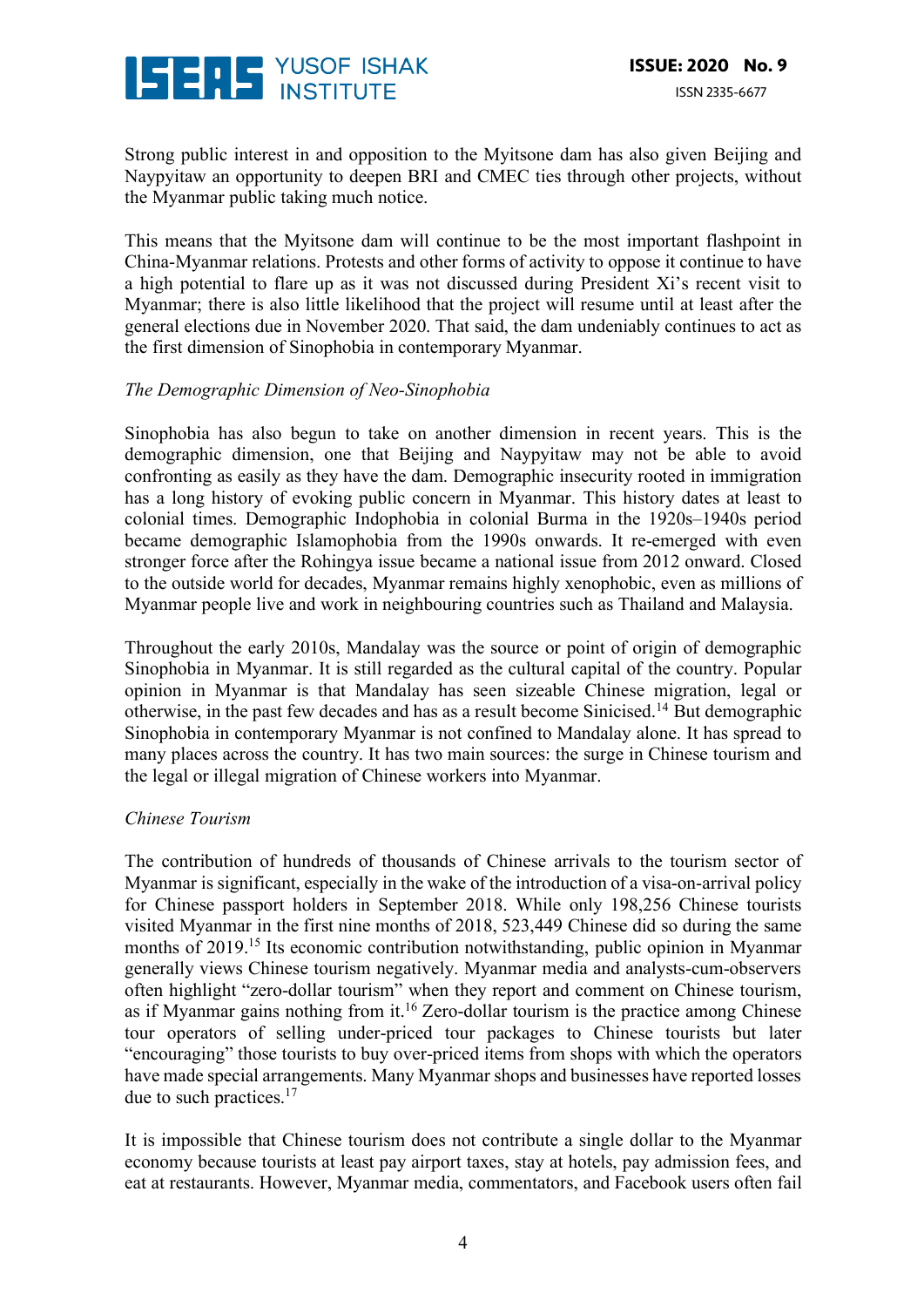

to realize the economics of Chinese tourism and instead produce alarmist accounts of the phenomenon. Since the surge in Chinese tourism does not seem likely to abate soon, this online phenomenon is expected to continue. Perhaps in response to the designation of 2020 as the Myanmar-China Year of Culture and Tourism, U Thet Lwin Toe, the patron of the Myanmar Tourism Entrepreneurs Association, commented in late January 2020 that "Bamar-town" would soon emerge in Yangon if Chinese tourism went unchecked. In other words, many of those Chinese tourists will settle down in Yangon and become the demographic majority.18

Chinese tourists often face accusations of showing cultural or religious insensitivity at Buddhist sites, accusations that often go viral among Myanmar Facebook users.<sup>19</sup> A noteworthy incident occurred on 8 December 2019 and went viral when pictures of members of Chinese Foreign Minister Wang Yi's delegation stepping without having removed their footwear onto the red carpet at the Kuthodaw Pagoda in Mandalay, in violation of rules that generally apply at Buddhist sites.20 These pictures have already gone viral, notwithstanding pagoda trustees later reporting that, after seeing this behaviour, they had immediately asked the men to remove their shoes.

#### *The Influx of Chinese Workers*

The second source of Sinophobia in Myanmar focuses on Chinese migrant workers attached to China-owned projects in the country. The number of such workers will rise significantly in the years to come, as CMEC projects go into full swing. Several incidents in recent years have seen Chinese workers and nationals engaged in altercations with Myanmar people<sup>21</sup> or treating them with contempt. <sup>22</sup> Such incidents attract media and public attention. Moreover, many Chinese migrant workers coming into Myanmar are believed to be illegal. Popular pressure forced Kayin State Immigration and Human Resources Minister U Min Ko Khaing to vow in September 2019 to stem the alleged Chinese influx into the Shwe Kokko City project being built by Chinese conglomerate Jilin Tatai Group in Myawaddy on the border with Thailand.23 Myawaddy residents even formed a watch group to check the said Chinese influx.24

After an altercation between five Chinese nationals and members of the local administration, police officers, and residents in FMI City in Hlaing Tharyar Township in the outskirts of Yangon on 7 December 2019, Yangon Mayor U Maung Maung Soe said, "It is good that they [Chinese] are coming. They come, invest, and work. But, as [we] have to obey their law when [we] go to their country, they need to follow the law here if [they] come to this country."25 Demographic Sinophobia has often targeted language. Chinese shops in Yangon and Myawady that use signboards written in Chinese alone have been asked to add Myanmar or English text, too.26

Such episodes remain few. Although their exact numbers are unknown, Chinese workers in Myanmar, illegal or otherwise, may not have reached beyond several tens of thousands. But, in recounting his visit to FMI City in December 2019, a Myanmar journalist writes, "Once [I] enter FMI City, it is entirely different from Myanmar, and [I] feel as if I have arrived in Shweli [Ruili] in China."27 The number of Chinese migrant workers in Myanmar is going to increase dramatically when CMEC projects speed up in the near future, as agreed by China and Myanmar during Xi's visit. For example, the New Yangon City project that the China Communications Construction Company is building on a 20,000-acre site on the west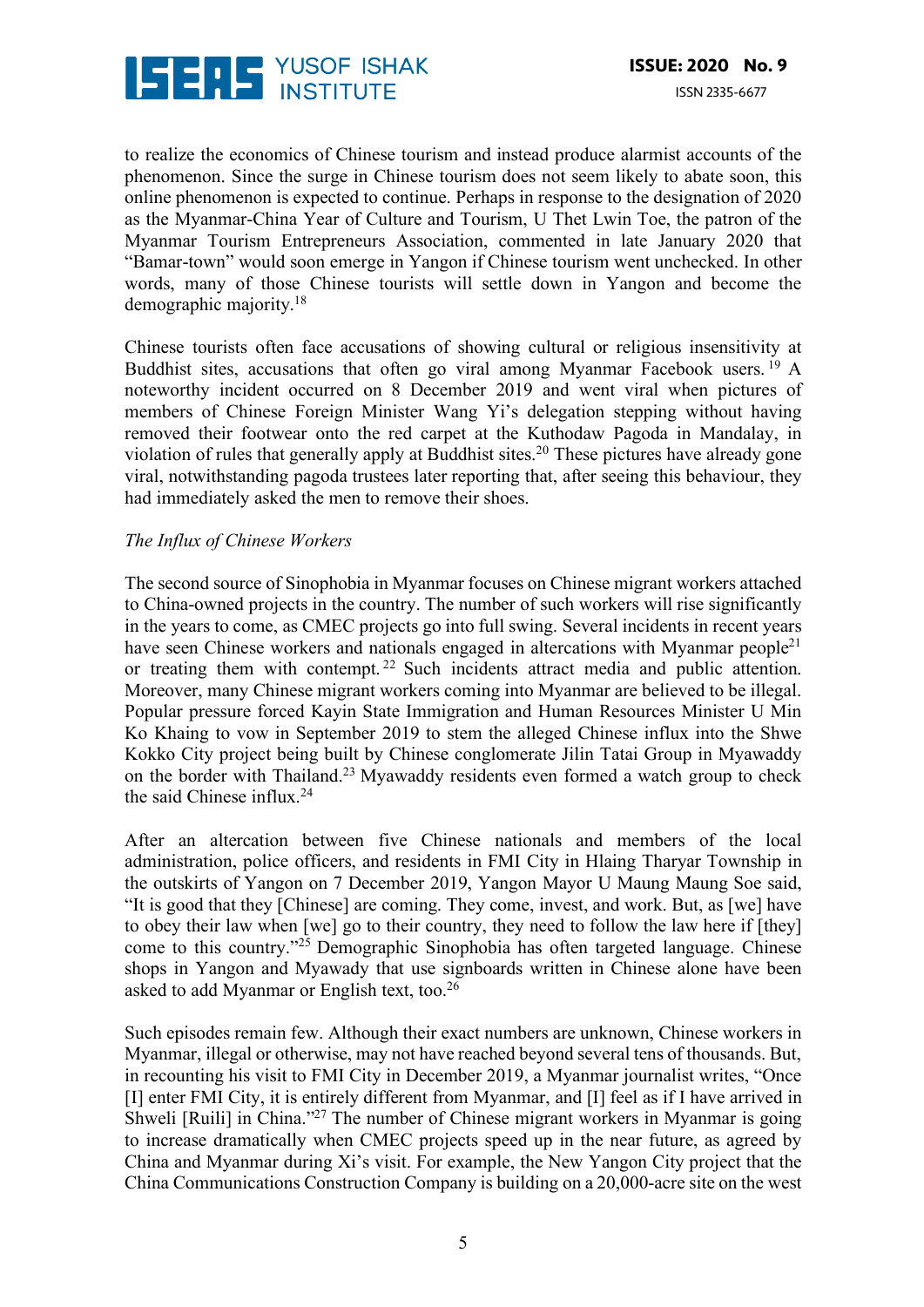

bank of the Yangon River with the backing of the Yangon regional government will create two million jobs, according to a claim made by Yangon Region Chief Minister U Phyo Min Thein at the launch of the project in March 2018<sup>28</sup> Not all of those jobs are or will be meant for Myanmar nationals. Even if ten per cent of them are taken up by Chinese nationals, it means that Yangon will host 200,000 additional Chinese workers. Given the atmosphere of demographic Sinophobia in Myanmar now, such huge Chinese labour migration will lead to communal tensions and pose challenges to the national and regional governments. The media, commentators, and Facebook users will then step up their criticism. The same can be said of existing and future CMEC projects.

### **CONCLUSION**

 

Beijing and Naypyitaw are fully aware of potential backlash from the resumption of the Myitsone dam project. Public fixation on the fate of the dam has given the two governments an opportunity to initiate other Chinese projects in Myanmar. While critics and protestors remain concerned about the dam, planning and implementation of other BRI or CMEC projects have proceeded.

Renewed Sinophobia in Myanmar, which stems from public unease over China's continued indecisiveness over the Myitsone Dam project and demographic insecurities provoked by the surge in Chinese tourism and the influx of Chinese workers into Myanmar, now seems inevitable. Expected increases in infrastructure, investment, connectivity, and trade ties between China and Myanmar resulting from the continued implementation of BRI or CMEC projects in the latter country in the months and years to come will only fuel this sentiment. Whether Myanmar and China are prepared to deal with possible communal tensions merits watching.

<sup>1</sup> Xi Jinping, "Writing a New Chapter in Our Millennia-Old Pauk-Phaw Friendship", *Global New Light of Myanmar*, 16 January 2020, p. 8. A term used to denote kinship, *pauk-phaw* came into vogue in the 1950s, when the democratic parliamentary government in Myanmar under Prime Minister U Nu started using it figuratively as a way to frame cordial China-Myanmar relations.

<sup>&</sup>lt;sup>2</sup> Ministry of Foreign Affairs of the People's Republic of China, "Do Not Say You Start Too Early; and You Have Close Friends Wherever You Go", 19 January 2020

<sup>(</sup>https://www.fmprc.gov.cn/mfa\_eng/zxxx\_662805/t1734436.shtml, downloaded 30 January 2020).

<sup>&</sup>lt;sup>3</sup> Xi visited Myanmar for the first time in 2009, while serving as vice-president.

<sup>4</sup> Ministry of Foreign Affairs, Myanmar, "Press Release on the State Visit of H.E. Mr. Xi Jinping, President of the People's Republic of China to the Republic of the Union of Myanmar", dated 18 January 2020, *Global New Light of Myanmar*, 19 January 2020, pp. 8–9.

<sup>&</sup>lt;sup>5</sup> Ministry of Foreign Affairs of the People's Republic of China, "Do Not Say You Start Too Early; and You Have Close Friends Wherever You Go", 19 January 2020

<sup>(</sup>https://www.fmprc.gov.cn/mfa\_eng/zxxx\_662805/t1734436.shtml, downloaded 30 January 2020).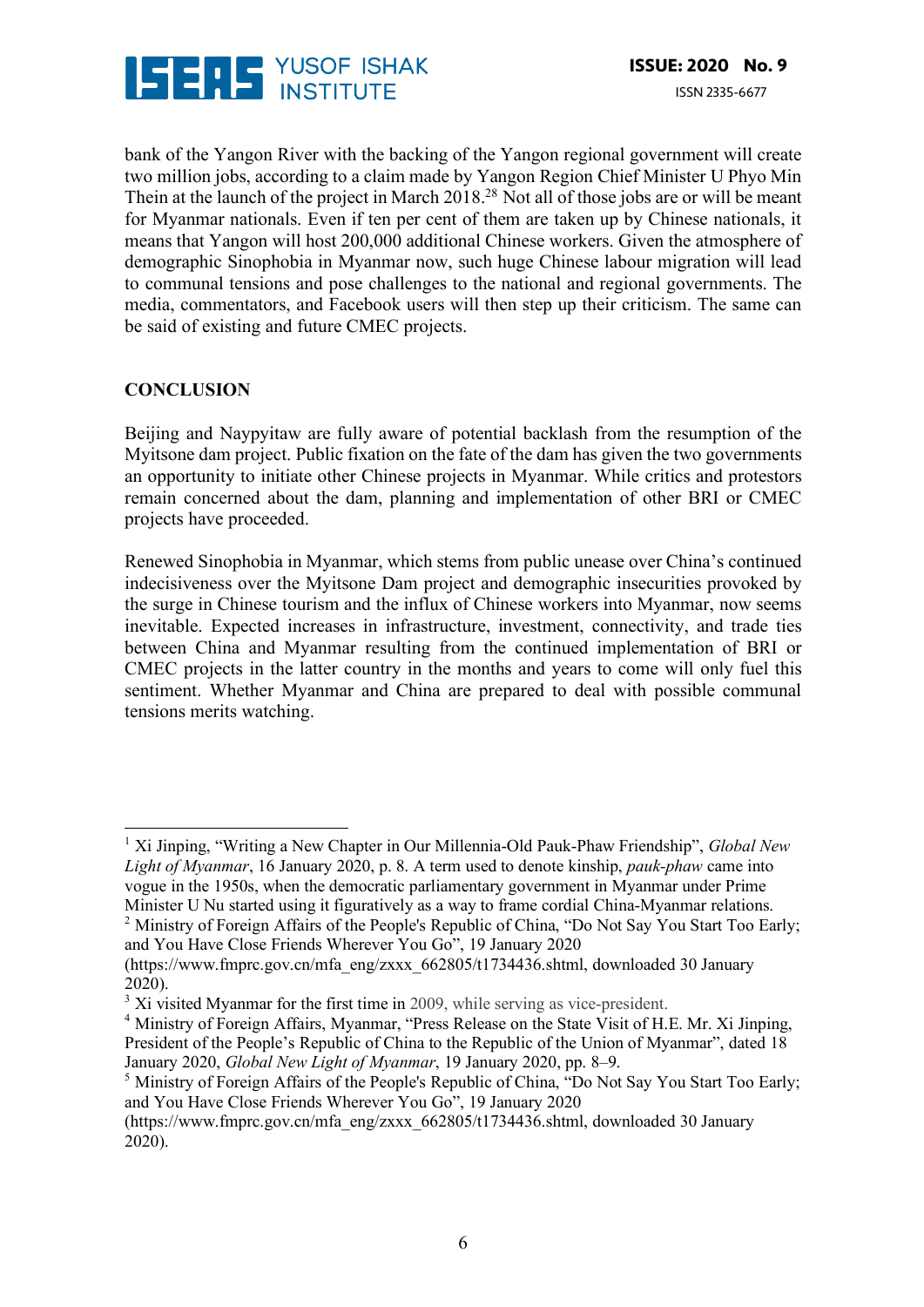

<sup>6</sup> Ministry of Foreign Affairs, Myanmar, "Press Release on the State Visit of H.E. Mr. Xi Jinping, President of the People's Republic of China to the Republic of the Union of Myanmar", 18 January 2020, *Global New Light of Myanmar*, 19 January 2020, pp. 8–9.

<u> 1989 - Andrea San Andrew Maria (h. 1989).</u><br>1900 - Andrew Maria (h. 1980).

<sup>7</sup> Fan Hongwei*,* "Enmity in Myanmar against China", ISEAS Perspective 08/2014 (https://www.iseas.edu.sg/images/pdf/ISEAS\_Perspective\_2014\_08.pdf, downloaded 19 January 2020).

 $8$  Aung San Suu Kyi, "ဧရာဝတီအတြက္ပန္ၾကားခ်က္/Irrawaddy Appeal", 11 August 2011

(https://www.internationalrivers.org/sites/default/files/attached-

files/irrawaddy\_appeal\_by\_dassk.pdf, downloaded 30 January 2020).

<sup>9</sup> Htet Khaung Linn, "Chinese Ambassador 'Asked Kachin Leaders for Help' Winning Over Public to Myitsone Dam Project", *Myanmar Now*, January 16 2019 (https://myanmarnow.org/en/news/chinese-ambassador-asked-kachin-leaders-for-help-winning-over-public-tomyitsone-dam-project, downloaded 31 January 2020).

<sup>10</sup> Nan Lwin, "Myitsone Dam Safe, Chinese Company Assures Kachin Lawmakers", *The Irrawaddy*, 25 June 2019 (https://www.irrawaddy.com/news/burma/myitsone-dam-safe-chinesecompany-assures-kachin-lawmakers.html, downloaded 22 January 2020);

Hein Ko Soe and Thomas Kean, "Myitsone's Moment of Truth", *Frontier,* November 29 2018 (https://frontiermyanmar.net/en/myitsones-moment-of-truth, downloaded 28 January 2020).

 $^{11}$  Thant Zin Oo and Nay Myo Tun, ''ျမစ္ဆုံစီမံကိန္း ဖ်က္သိမ္းဖို႔ တ႐ုတ္သမၼတကို ေတာင္းဆို"

[Chinese President Asked to Terminate Myitsone Dam Project], *Radio Free Asia*, 18 January 2020 (https://www.rfa.org/burmese/news/protest-against-myitsone-01182020070940.html, downloaded 30 January 2020)

<sup>12</sup> "Open Letter from Civil Society Organizations in Kachin State to the President of the People's Republic of China", dated 17 January 2020 (https://kdng.org/wp-content/uploads/2020/01/Open-Letter-to-Xi-eng.pdf, downloaded 30 January 2020).

<sup>13</sup> Irrawaddy, "Thousands of Downstream Villagers Protest Against Myitsone Dam", 22 April 2019 (https://www.irrawaddy.com/news/burma/thousands-downstream-villagers-protest-myitsonedam.html, downloaded 25 January 2020); Ye Mon, "Yangon Protest Kicks Off Nationwide Campaign Against Myitsone Dam", *Frontier*, March 25 2019

(https://frontiermyanmar.net/en/yangon-protest-kicks-off-nationwide-campaign-against-myitsonedam, downloaded 29 January 2020).

<sup>14</sup> Mya Maung, "On the Road to Mandalay: A Case Study of the Sinonization of Upper Burma", *Asian Survey* 34, 5 (1994): 447–459.

<sup>15</sup> Ministry of Hotels and Tourism, Myanmar, "Tourist Arrivals in Myanmar",

(https://tourism.gov.mm/statistics/september/, downloaded 28 January 2020).

<sup>16</sup> For example, Sabei Aung, "ဇီး႐ိုးေဒၚလာ တိုရစ္နွမ္နဲ႔ ျမန္မာ" [Zero-Dollar Tourism and

Myanmar]. *7 Day News*, 25 May 2019 (https://7day.news/story/156935, downloaded 27 January 2020); Irrawaddy, ''ေဆြမ်းိေပါက္ေဖာ္တို႔ လာေနၿပီ'' [Relatives and Siblings are Coming],

31 January 2019 (https://burma.irrawaddy.com/opinion/editorial/2019/01/31/181874.html, downloaded 31 January 2020).

<sup>17</sup> Zeyar Hein, "Authorities Urged to Take Action Against Growing Zero-Dollar Tourism", *The Myanmar Times*, 12 June 2019 (https://www.mmtimes.com/news/authorities-urged-take-actionagainst-growing-zero-dollar-tourism.html, downloaded 29 January 2020).

 $^{18}$  TCM, ''တရုတ္ခရီးသြားမ်ားကုိ ေသေသခ်ာခ်ာမကုိင္တြယ္ပါက ရန္ကုန္ၿမိ႔ဳတြင္ တရုတ္တန္းအစား ဗမာတန္းျပန္ရာ့ရေတာ့မည္ဟုဆို'' [Unless Chinese Tourists are Systematically Regulated, We'll

Have to Find Bamar-town in Place of Chinatown in Yangon], *The News Watch*, 25 January 2020, p. 29.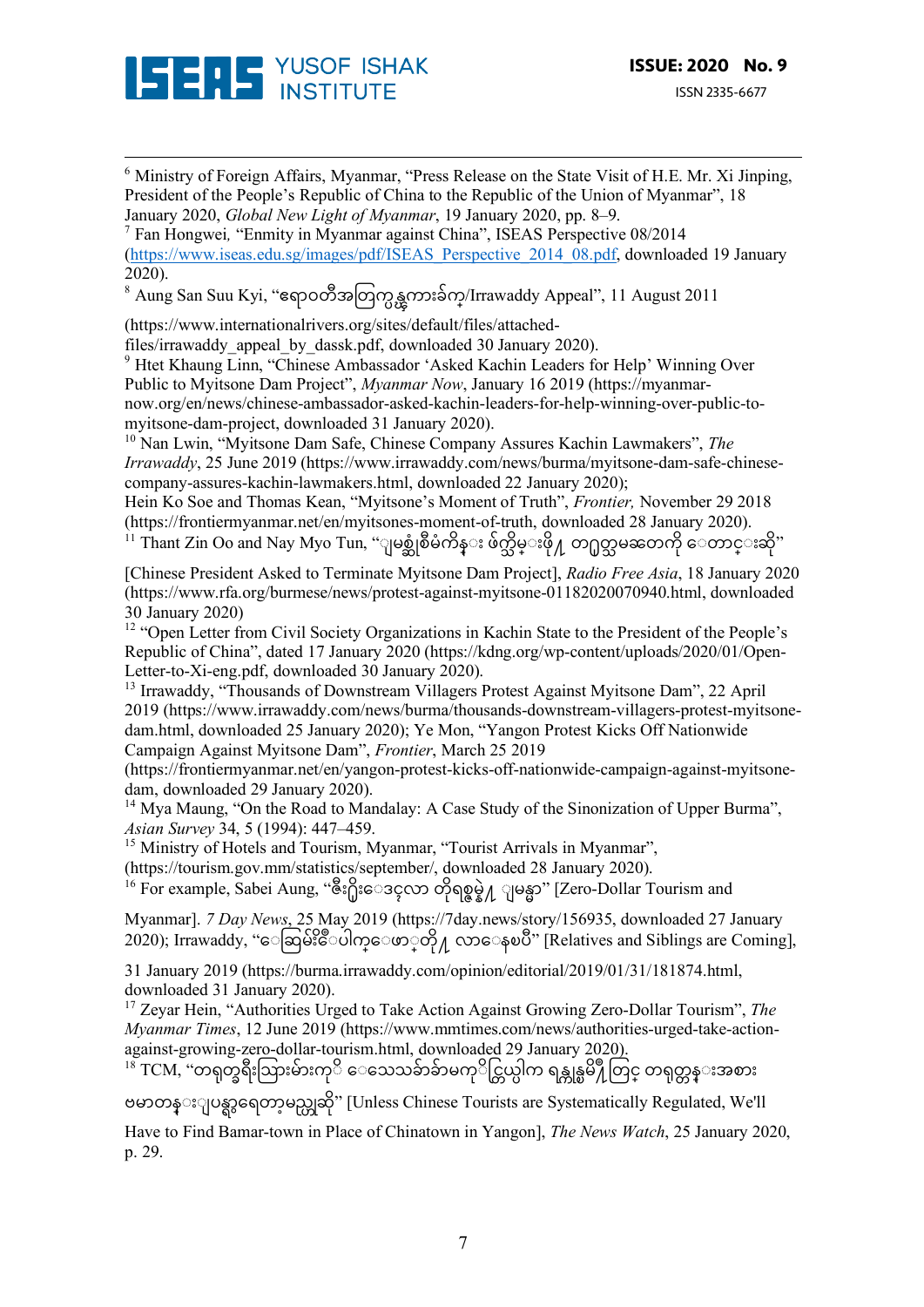

<u> 1989 - Andrea San Andrew Maria (h. 1989).</u><br>1900 - Andrew Maria (h. 1980). <sup>19</sup> Nan Lwin, "Myanmar CSOs Urge Xi Jinping to Terminate Myitsone Dam Project", *The Irrawaddy*, 16 January 2020 (https://www.irrawaddy.com/news/burma/myanmar-csos-urge-xijinping-to-terminate-myitsone-dam-project.html, downloaded 22 January 2020).  $\sim^2$ <sup>20</sup> Htet Thar Oo, ''ကုသိုလ္ေတာ္ဘာရားအတြင္း ဖိနပ္စီးဝင္ခဲ့သူမ်ားမွာ တ႐ုတ္ႏို္င္ငံျခားေရးဝန္ႀကီး၏ အဖြဲ႕ဝင္မ်ားျဖစ္" [Those Who Wore Shoes at Kuthodaw Pagoda Were Members of Chinese Foreign Minister's Delegation], *7 Day News*, 10 December 2019 (https://7day.news/story/173113, downloaded 22 January 2020)  $21$  Htun Htun, "Karen State Vows to Tackle Chinese Influx Into Myawady After Brawl Erupts", *The Irrawaddy*, 19 September 2019 (https://www.irrawaddy.com/news/burma/karen-state-vowstackle-chinese-influx-myawady-brawl-erupts.html, downloaded 22 January 2020).  $22$  Aung Theinkha, "Chinese Attack on Local Officials in Parking Spat Raises Questions in Myanmar's Yangon", *Radio Free Asia*, 9 December 2019 (https://www.rfa.org/english/news/myanmar/chinese-attack-on-local-officials-12092019144049.html, downloaded 29 January 2020). <sup>23</sup> Htun Htun, op. cit.  $24$  Kyaw Lwin Oo, "Residents of Myanmar's Kayin State Form Committee to Monitor Illegal Chinese", Radio Free Asia, 16 September 2019 (https://www.rfa.org/english/news/myanmar/residents-of-myanmars-kayin-state-form-committee-09162019165622.html, downloaded 24 January 2020). ိ်ာ လိုက္ေပး လိုင္ေတာ္တားေလးမ်ား ေလးစားလိုက္တာ အန္တုန္ စမိတို႔တာ္ဝန္ေျပာ"<br><sup>25</sup> Aung Thiha, "ႏို္င္ငံျခားသားမ်ား ဥပေဒကို ေလးစားလိုက္နာရန္ ရန္ကုန္ ၿမိဳ႕ေတာ္ဝန္ေျပာ" [Mayor of Yangon Tells Foreigners to Obey the Law], *The Irrawaddy*, 10 December 2019 (https://burma.irrawaddy.com/news/2019/12/10/210318.html, downloaded 30 January 2020).  $^{26}$  BBC (Burmese), ''လႈိင္သာယာ FMI အိမ္ရာမွာ ရပ္ေက်းအဖြဲ႕ဝင္ေတြကို ႐ိုက္ႏွက္တဲ့ တ႐ုတ္ႏို္င္ငံသားေတြကို အမႈဖြင့္အေရးယူမယ္" [Action to be Taken Against Chinese Nationals Who Beat Local Administration Officers in Hlaing Thar Yar's FMI Housing], 9 December 2019 (https://www.bbc.com/burmese/burma-50709518, downloaded 25 January 2020). <sup>27</sup> Htet Khaung Lin, "ရန္ကုန္ၿမိဳ႕ေပၚက တ႐ုတ္ျပည္သစ္" [New China in Yangon], *The Irrawaddy*, 25 December 2019 (https://burma.irrawaddy.com/article/2019/12/25/211438.html, downloaded 28 January 2020). <sup>28</sup> New Yangon Development Company Ltd., "New Yangon City to be Built on Land West of the Yangon River", 31 March 2018 (https://www.nydc.com.mm/new-yangon-city-to-be-built-on-land-

\*\*\*\*\*\*\*\*\*\*\*\*\*\*\*\*\*\*\*\*\*\*\*\*\*\*\*

*To read earlier issues of ISEAS Perspective please click here: https://www.iseas.edu.sg/articles-commentaries/iseas-perspective*

*Preceding three issues of ISEAS Perspective:*

west-of-the-yangon-river, downloaded 27 January 2020).

*2020/8 "Anti-Ethnic Chinese Groups in Indonesia Likely to Strike Again" by Leo Suryadinata*

*https://www.iseas.edu.sg/images/pdf/ISEAS\_Perspective\_2020\_8.pdf*